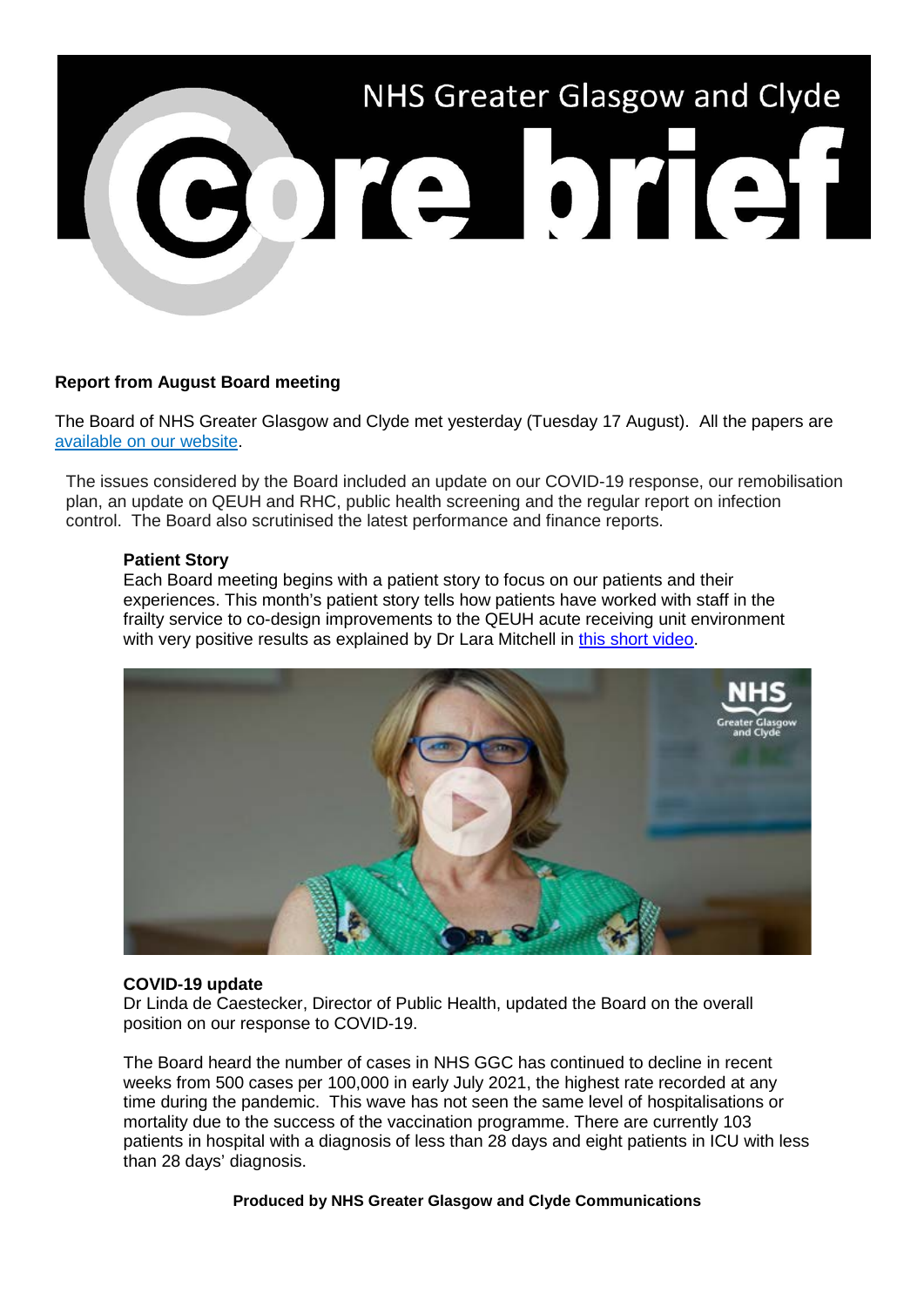In spite of the recent changes in self–isolation rules, the Test and Protect service remains busy with contact tracing, with the local team working effectively with the National Contact Tracing Centre to continue to respond flexibly to demand.

Dr de Caestecker also reported on the very good progress being made with the vaccination programme. As of the middle of July, everyone over 18 years of age has been offered a first dose appointment. Second dose appointments are anticipated to continue into early September. The vaccination programme has now been extended to include 16 and 17 year olds and those under 18 years of age in vulnerable categories.

Planning for the winter flu programme and a possible further COVID vaccine booster is progressing. The flu programme will begin in September and, this year, eligibility is being extended to include certain occupational groups including teachers and prison staff.

The Board also received an update on the work underway to treat patients with Long COVID. Approximately 1.5% of COVID patients experience symptoms of Long COVID with the most common symptoms including fatigue, shortness of breath, muscular pain and loss of smell. Research continues to understand the instances and prevalence of longer term symptoms.

[Click here](https://www.nhsggc.org.uk/media/268674/item-08-paper-21_40-covid19-update.pdf) to read the Board Paper.

### **QEUH/RHC update**

The Chief Executive updated the Board on the position regarding a number of issues related to the Queen Elizabeth University Hospital (QEUH) and the Royal Hospital for Children (RHC).

The first formal hearing of the Scottish Hospitals Public Inquiry took place Tuesday 22nd June 2021. This was a procedural hearing ahead of the first substantive hearings of the Inquiry which will commence on Monday 20th September 2021, initially set for three weeks. The focus of this first set of hearings is to enable the Inquiry to understand the experiences of affected patients and their families and it is those patients and families who will form the core of those wishing to give evidence in person at the initial hearings.

The engineering systems re-fit and refurbishment of wards 2A and 2B is nearing completion with the main contractor handover expected at the end of September with specialist commissioning completion into early October. Families have previously been updated on progress and further communications is planned to patients, families and staff as well as other key stakeholders to ensure that the handover and transition happens seamlessly.

[Click here](https://www.nhsggc.org.uk/media/268675/item-09-paper-21_41-qeuh_rhc-update.pdf) to read the Board Paper.

#### **Remobilisation Plan 2021-22**

Dr Jennifer Armstrong, Medical Director, gave an update on progress in delivering the Board's Remobilisation Plan.

The Board heard of the significant achievements in remobilisation and redesign activity progressed since the first wave of the pandemic in spring 2020. These include:

- The introduction at pace of the Mental Health Assessment Units which have transformed urgent care for 7,500 mental health patients
- Remobilisation of primary and community care, with GPs delivering approximately 115,000 appointments per week in the GGC area

#### **Produced by NHS Greater Glasgow and Clyde Communications**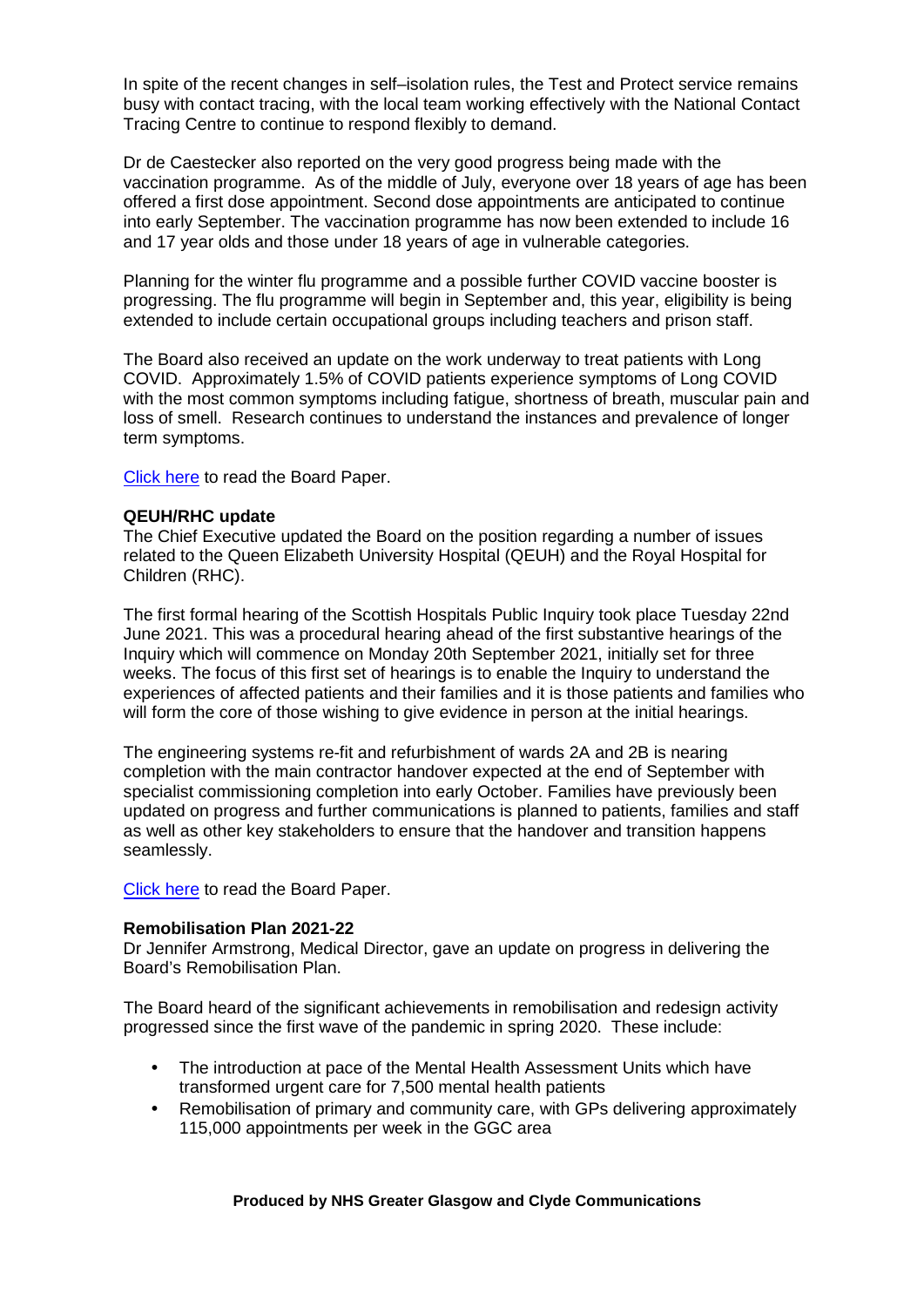- The rapid establishment of the Community Assessment Centres to assess patients with COVID symptoms in the community. More than 21,000 patients have been seen by staff at one of these centres.
- The establishment of specialist assessment and treatment areas providing a dedicated pathway for COVID emergency attendances separate from other emergency patients. More than 41,000 patients have been treated by our teams in these areas.

The current remobilisation plan has more than 400 actions to continue our recovery and the Board heard that in the quarter to June 2021, 75 actions have been completed, the majority of which were achieved on time, and some, ahead of schedule.

In the Q1 period of 2021-22, highlights include:

### Primary & Community Care

Care at Home support has been increased to pre-COVID19 visiting levels across GGC. Addiction services have remobilised and opiate replacement therapy activity is now at pre-COVID levels.

### Planned Care

Active Clinical Referral Triage is now used in 77% of outpatient referrals. Outpatient activity remains above 80% of pre- COVID levels. Remobilisation of theatres continues at a steady pace, with elective inpatient and day case activity exceeding 70% of pre-COVID levels.

### Unscheduled Care

The first phase of the redesign of urgent care has been completed. Paediatric services have now been incorporated in the NHSGGC Unscheduled Care Flow Navigation Centre. There has been significant progress in the implementation of the Major Trauma Centre and Trauma Network. This is on track to open at the end of August 2021.

#### Mental Health

Peer Support Workers have been recruited to community mental health teams. Our public mental health response has seen activity to support mental wellbeing in areas such as bereavement, suicide prevention, social connection and youth employment

[Click here](https://www.nhsggc.org.uk/media/268679/item-13-paper-21_45-rmp3-update.pdf) to read the Board Paper.

#### **Public Health Screening**

Dr Emilia Crighton, Deputy Director of Public Health, presented the annual report on the NHSGGC screening programmes up to the period of June 2020. NHSGGC continues to implement all National Screening Programmes. The Board debated the disparity in uptake between the most and least deprived areas in a number of programmes and agreed that further consideration should be given to local targeted measures to encourage uptake.

[Click here](https://www.nhsggc.org.uk/media/268681/item-15_paper-21_47-public-health-screening-report.pdf) to read the Board Paper.

## **Healthcare Associated Infection Report Template (HAIRT)**

Executive Director of Infection Prevention and Control, Professor Angela Wallace, presented the HAIRT report to the Board. The HAIRT is a mandatory reporting tool for the Board to have oversight of the Healthcare Associated targets (*Staphylococcus aureus*  bacteraemias (SAB), *Clostridioides difficile* infections (CDI), *E. coli* bacteraemias (ECB), incidents and outbreaks and all other HCAI activities across NHS Greater Glasgow & Clyde (NHSGGC) over the period of May and June 2021.